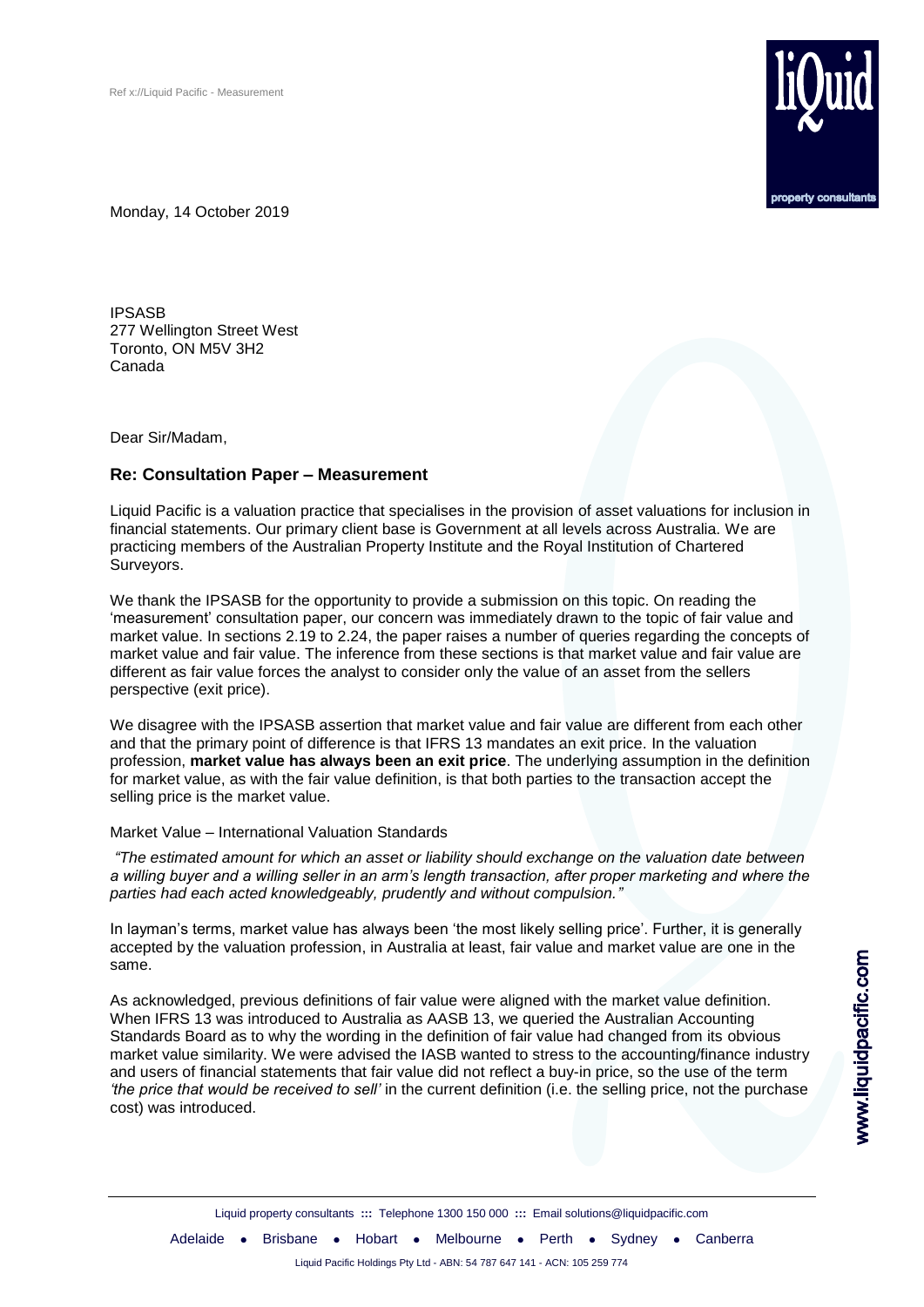

As explained to us, it was evidenced the initial definition contained in IAS 16 (AASB 116) was being misunderstood and incorrectly applied.

As the fair value definition simply stated *the amount for which an asset could be exchanged between … willing parties'*, many practitioners and users of financial statements automatically assumed themselves to be the buyer of an asset in the market and immediately defaulted to a replacement cost approach, potentially ignoring secondary markets where assets might be traded.

The intention, as we were advised, was not to change the meaning of fair value as it equates to market value, but rather strengthen the definition as a market value in an attempt to plug the conceptual gap which was being created by the accounting profession.

In instances where assets are readily traded, the entry price concept still provides a market value as long as the analyst refers to the correct markets. We stress, the term 'entry price' does not exist in the valuation industry and for the reason stated above, market value is an exit price.

The issue then arises for the public sector when not all assets, due to their uniqueness, can be purchased in trading markets. Thus IFRS 13 went one step further to expressly state fair value has to be the selling price, and where markets don't exist, assume they do and adopt the same considerations willing buyers and willing sellers would if they also existed in that hypothetical market. In simple terms, the approach to valuation for unique assets is to establish the cost to replace the asset, and then adjust that cost if necessary to reflect what market participants would consider when transacting the asset (i.e. willing buyer, willing seller). This approach is referred to as the cost approach.

For the valuation profession, the cost approach is the least desirable approach to valuation as it relies on a general interpretation of the market, rather than direct transactions of same or similar properties. However, the cost approach is a market-based approach and as with the direct comparison approach and the income approach, its objective is to reflect an asset's market value.

The valuation profession centres around the principle an asset has a value which can be formulated using one (or a combination) of three valuation approaches and, under the same assumptions, an asset can have only one market value at the time of valuation.

**There are three primary approaches to valuation.** The choice of valuation method is intended to reflect the type of asset being valued and the market in which it exists. This is not always an easy task and it can take years of experience before valuers gain the market insights required to get this combination correct.

The following is a fundamental concept of the valuation profession.

## Market Value = Direct Comparison\* = Income Approach = Cost Approach

\* The IVSC refers to direct comparison of transactions as the 'market value approach'.

Theoretically, all valuation approaches are expected to produce the same valuation outcome, remembering that at any point in time and using the same assumptions, there can only be one market value for an asset. Each method requires different inputs but in a perfect world of full knowledge, the valuer would be able to identify all the relevant inputs for each method and arrive at exactly the same opinion of value. Because this does not happen does not mean there is more than one market value, simply the valuer has not been able identify all the relevant inputs required of each method used. In the valuation profession, it is best practice to use more than one method of valuation (back-up method) to justify your valuation. In fact, many lending institutions will insist on it.